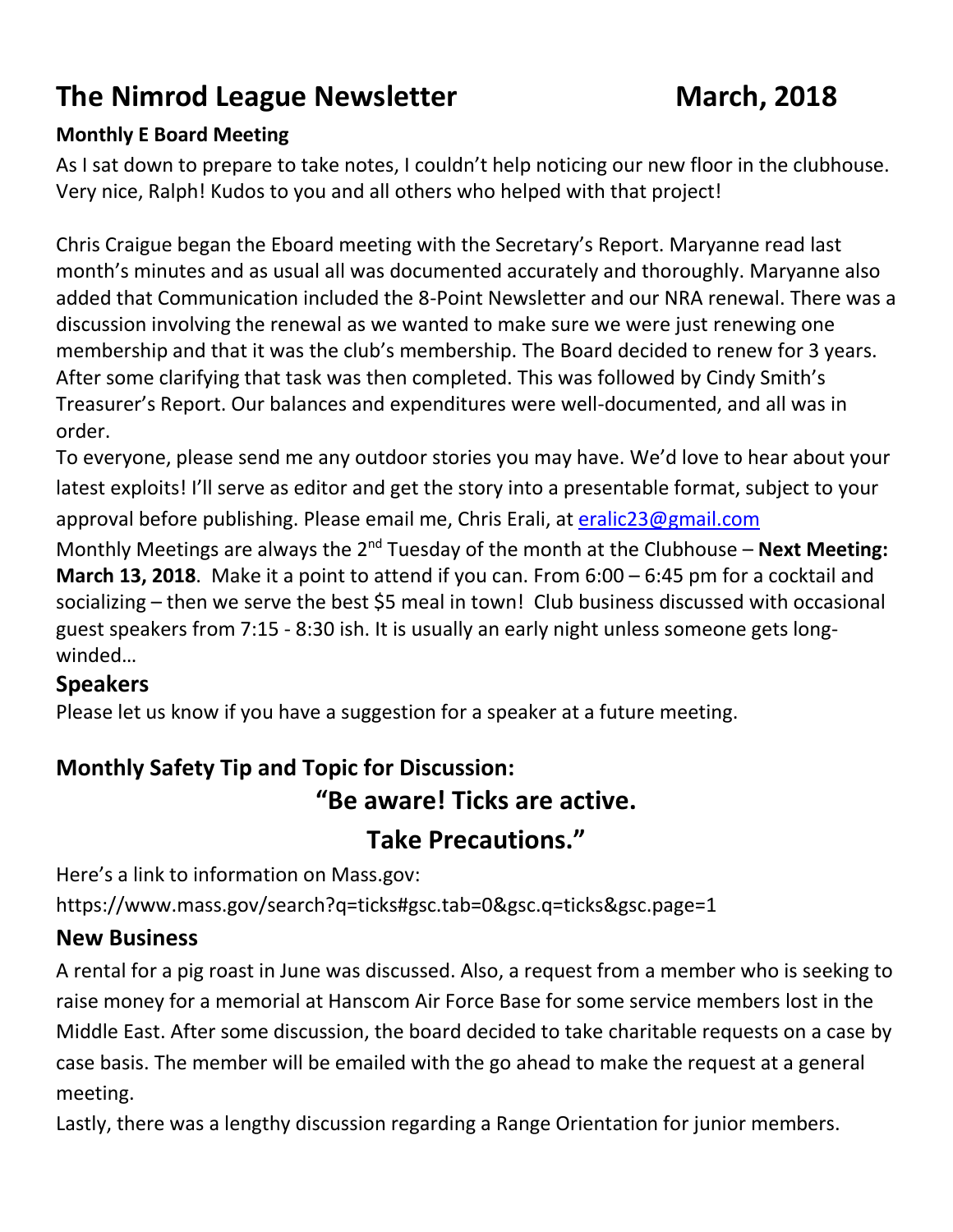#### **Membership**

As of the night of the board meeting, we still had 45 members who had not paid their dues for this year.

We have 2 new members to bring before the membership this month. They are Kurt Pearson from Leominster and Ronald Christianson from Holden. To our 2 new prospective members, please join us on **our next general monthly meeting, Tuesday, March 13**, **2018,** when we welcome you to our club.

## **Board of Trustees**

No report.

## **Trap/Skeet**

Thursday nights have been up and down according to the weather and people's schedules. Remember, Trap and Skeet is every Thursday night from 6:00 PM to 9:00 PM. It is open to the public, so bring a friend and join in a night of good fellowship and shooting.

## **Kitchen**

Ralph and Dave Oriol are learning more than they want to regarding refrigeration! Compressors are still an issue. We are having a problem with our oven. Both sides are not heating evenly. Greg McIntire will check it out, and then we will have it serviced if necessary. Pat Orrell will purchase our new grill and the club will reimburse him for the cost.

## **Spring Clean-up Day: Saturday, March 31, 2018**

## **Coffee and Doughnuts- 8 AM**

Cleaning will be completed before noon. This is a good way to earn work hour credit, and for new members to meet some "old timers" and become active in our club. Volunteers should call Bruce Ebbeson [508 853 1589.](tel:508%20853%201589)

Bruce is cooking at our general meeting meal in March… Ham, Beans, and Glazed Carrots! He could use some help at 4 PM that day, March 13. No experience, nor cooking skills necessary. Call Bruce to volunteer.

**Upcoming chefs** for our meetings are: this month: Bruce Ebbeson in March, Dan French in April, and Pat Orrell in May. We still need volunteers for June and July.

The **Worcester County League Banquet** is **April 20, 2018**. Pat and his culinary crew will be providing the gastronomic delights on that evening.

## *Reminder:*

The FDA Food Code requires that we mark the date of all leftovers. The code requires all time and temperature sensitive food products be labeled, including leftovers.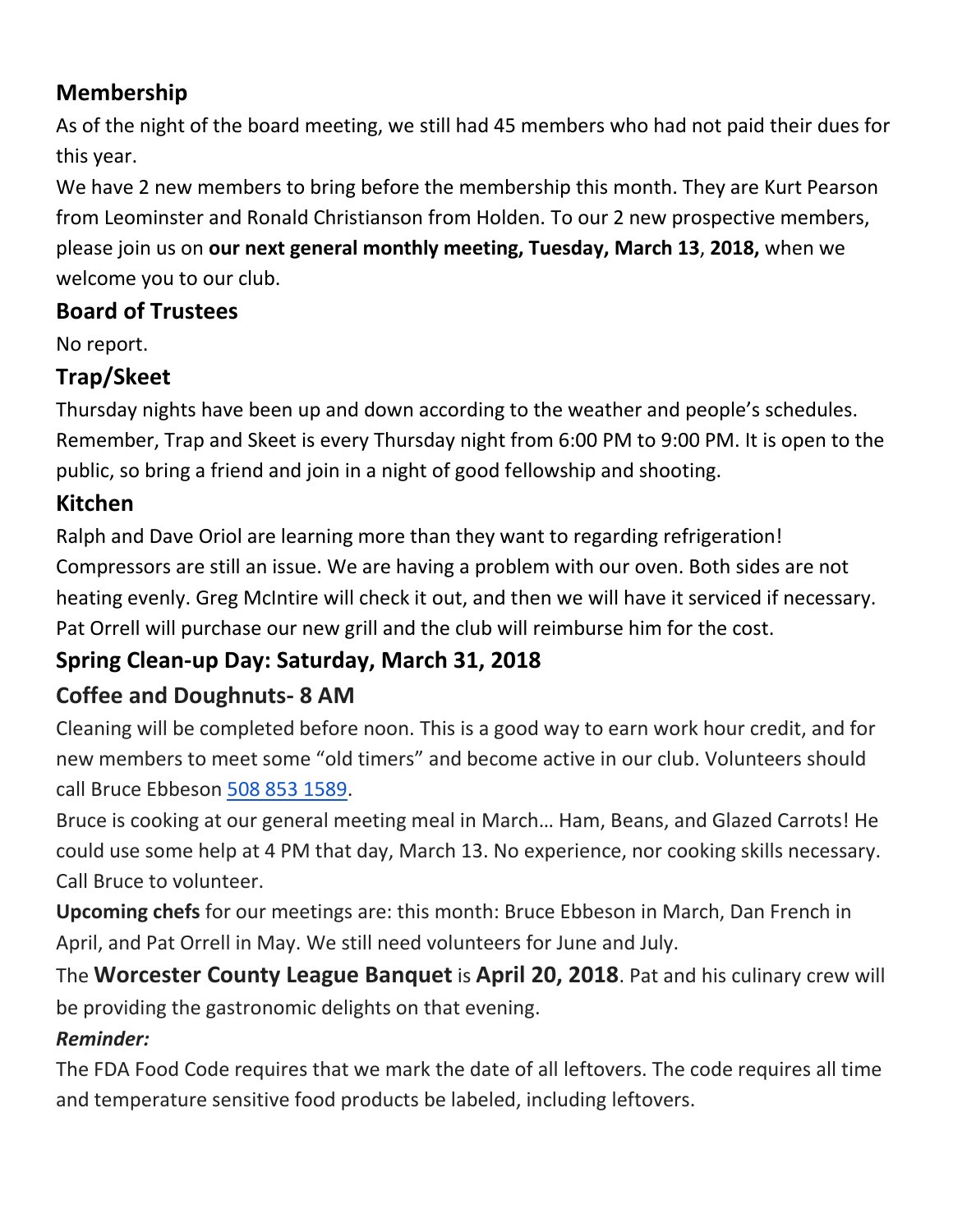#### **Leftovers are only good for a week!**

To protect the health and safety of our members, **please throw away expired leftovers and any undated leftovers.** Dave Oriol and Bruce Ebbeson appreciate your help and cooperation regarding this issue. Thanks!

## **Game Dinner**

Our game dinner is scheduled for **May 19, 2018. Tickets are on sale!** We have moose, deer and a few pheasant. Please leave any donations for our dinner in the kitchen freezer and notify Bruce Ebbeson at 508-853-1589. Remember to label all packages to identify type of game and date.

## **Rifle Range**

Range safety was discussed with some concerns that all information should be posted. Junior member orientation was discussed as well. **Women on Target** is scheduled for **May 26, 2018**. See our website for more information.

#### **House**

Ralph is still on top of our compressor issues. More information coming. At the last meeting we voted to purchase some new chairs. Joe ordered them online before the meeting ended. *Special request!!! Make sure the trash goes out, including cans and bottles from the Bar.*  **Executive Board**

This month's meeting adjourned at 9:31 PM. We aim for the newsletter to convey the highlights. E Board meetings are held at 7 PM the last Tuesday of the month. Members are welcome if you would like to come and observe our club's operation. Our membership can be very proud of the board and the time and effort that is made by everyone to keep our club running smoothly. Member concerns are always addressed. Many times, one board member will inform others that a single club member voiced a certain matter that he/she found troubling. Our club can rest assured that any points brought up by a member are ALWAYS brought to the attention of the entire board.

## **Grounds**

Our flag is tattered after a couple of years' service. Neal Whitehead has ordered a new one. Neal always needs help with snow blowing, shoveling, any other snow removal maintenance chores. There is a lot of "cleaning up" that needs to be done after a snowstorm and plowing. *PLEASE VOLUNTEER!* Just show up with a shovel and pitch in. Thanks!

#### **Land Use**

No report